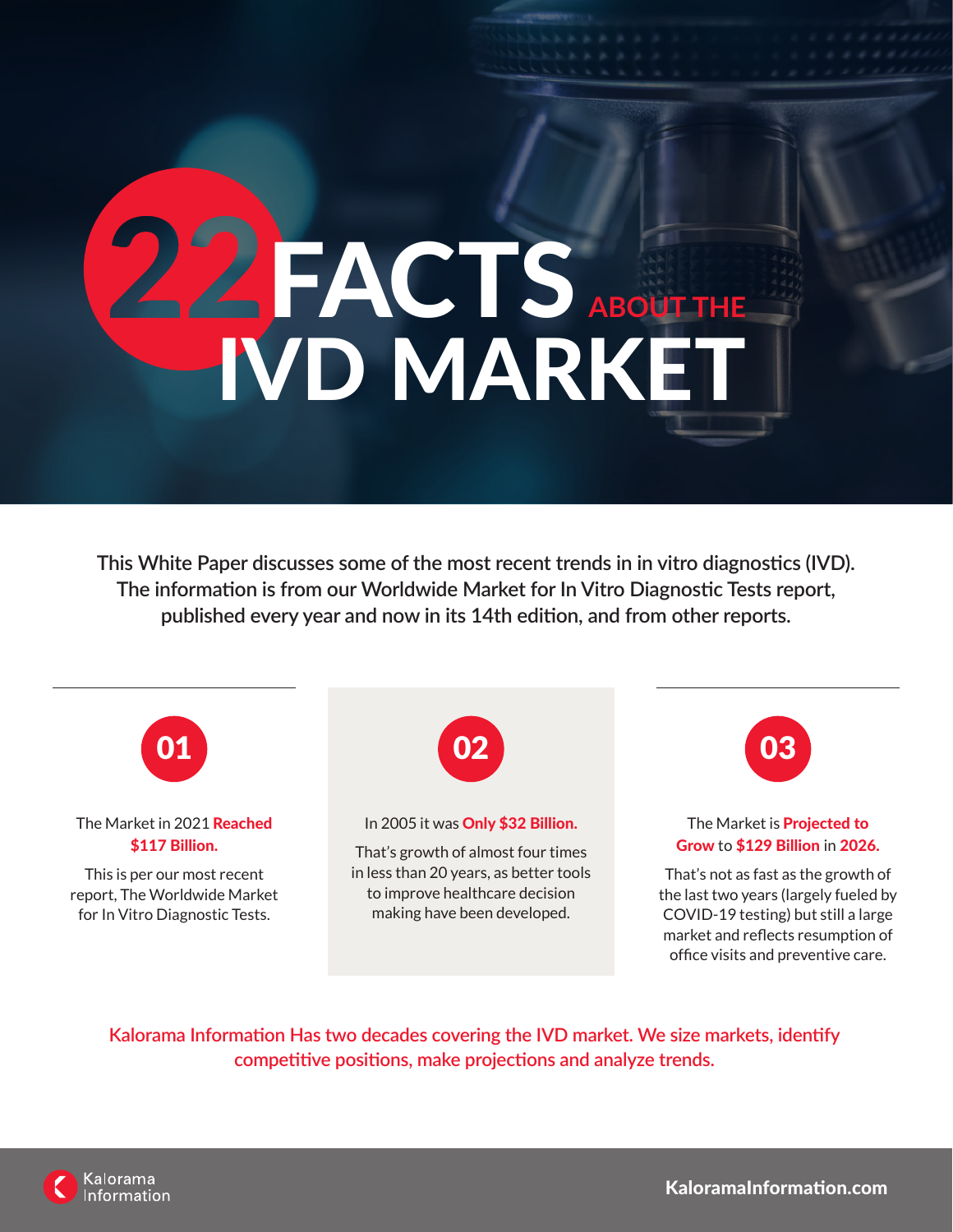

Infectious Disease is Nearly Half the Market.

Microbiology tests in all their forms–both specific and general, COVID-19 and tests for other pathogens–were 46% of the market in 2021. This is compared to only 15% in 2005.



#### This is Due to COVID-19.

COVID-19 is 26% of revenues between PCR, lab-based antigen, antibody and rapid PCR and antigen tests. Specific breakouts are in The Worldwide Market for In Vitro Diagnostic Tests.



# But *Not* Only Due to COVID-19.

Other infectious diseases still make up 20% of the market. Hepatitis and healthcare infections (HAIs) are among the top categories for IVD sales.



# Besides COVID-19, Hepatitis and **Hospital Infections** are Large Sales Categories.

Within infectious disease testing markets, these diseases are the largest revenue contributors for infectious diseases. There are scores of other major categories of infectious diseases.





# Besides Infectious Diseases, Diabetes and Cancer are Top Testing Categories.

Diabetes is the 2nd largest area of IVD revenues when that is segmented by disease category.



Since Jan 2020 stocks of COVID-19 Test Companies have shown gains. Wall Street has noticed IVD firms between Jan 1 - Dec 31 2020:

Abbott grew from \$89 to \$140, Quidel grew from \$78 to \$134, Thermo Fisher from \$212 to \$644, & **Hologic** from \$53 to \$73 a share.

There are other examples as well.



# Point of Care Tests Show Faster Revenue Growth.

Tests that are near patient and can affect outcomes positively grew revenues much faster than other tests between 2020 and 2021. Growth rates were 35% for professional point of care and 48% for POC home tests vs. overall IVD market growth of 10%. (Is this due to COVID-19? Yes, but higher growth in POC has been observed for at least a decade).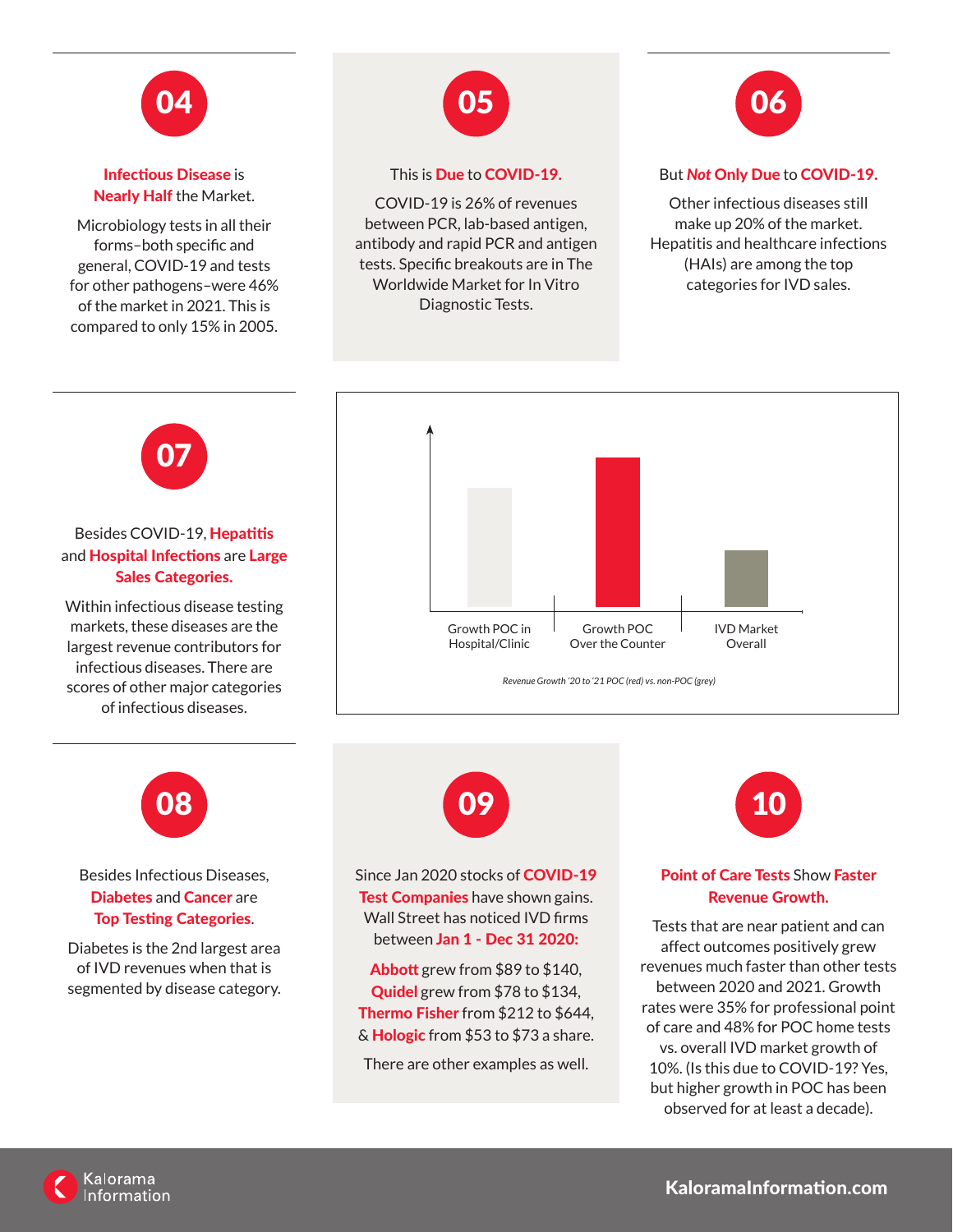

# Roche and Abbott are the Largest IVD Companies.

Roche and Abbott have been 1 and 2 in the market for decades.

In 2020 and 2021 this became more of a tie due to Abbott's point of care COVID-19 sales and home test strength.



#### Market Share has Tightened.

Roche's lead over its nearest competitor in IVD was 12% in 2015.

The Top Company in the IVD Market was once 12% ahead; now, market leadership is estimated to be tied at the end of year 2021.

*More information* on the top 19 and second-tier IVD company market share is provided in our report, The Worldwide Market for In Vitro Diagnostic Tests.





## 19 Companies Control the IVD Market.

The top 19 companies in vitro diagnostics earn 80% of revenues. Siemens Healthineers, Bio-Rad, Beckman Coulter, Radiometer, DiaSorin and Quidel *(along with soon to be acquired Ortho Clinical)* dominate multiple test areas.



## There is Still Plenty of Room for Small, Mid-Size and Startup IVD Companies.

80% of revenues earned by the top 19 companies leaves \$23 billion dollars, there are hundreds of various sized IVD companies (The Worldwide Market for In Vitro Diagnostic Tests profiles over 200 companies) that may operate in a few test fields or specialize in one.



#### Immunoassays are One-Fourth of the Market.

Immunoassays were invented in the 1960s, yet still have a host of applications from COVID-19, to heart disease, to allergies.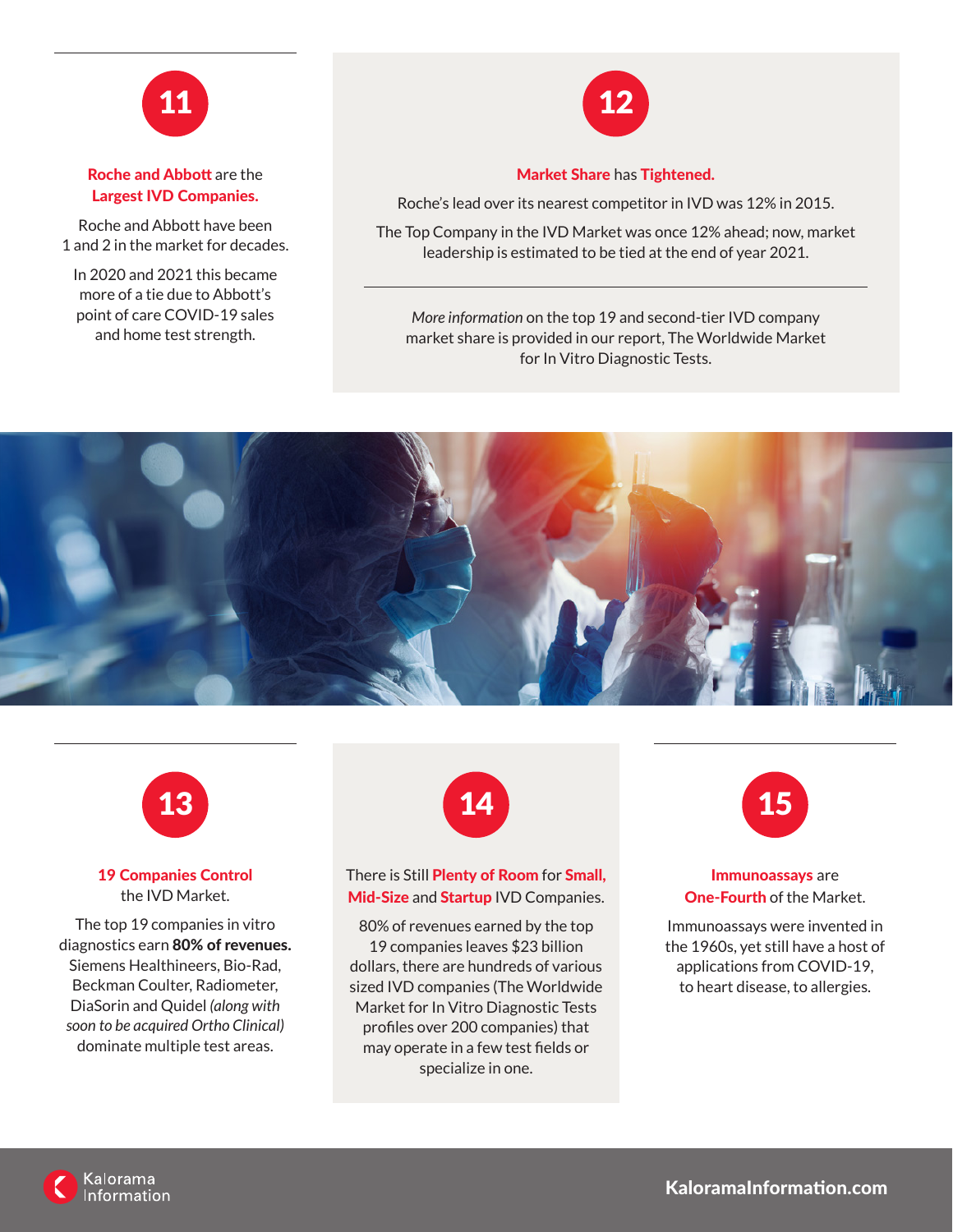

#### Cancer is \$5.5 Billion and Growing.

Cancer is the 2nd largest IVD disease category, per our recent report, The World Market for Cancer Diagnostics.



#### China's Cancer Test Market is an Opportunity.

China's IVD market has slowed in its rate of increase over the years, but one problem that remains where testing will be needed is cancer.

The burdens of several forms of cancer–breast, lung, colorectal stomach, and liver–proportional to population are significantly above global averages. In terms of lung cancer, China alone is home to more than 300 million smokers, driving rates. New cervical cancer cases are estimated at 110,000 with deaths of 59,000 for 2020.

18

## Shake Up in Glucose Market Over CGM, as CGM Will Lead Glucose in 2022.

Growth of continuous blood glucose monitors (CGM) from Medtronic, Dexcom and other companies has spurred an otherwise maturing industry. Expect CGM to overtake the traditional glucose monitors market this year.

While more patients use traditional monitors, cost differences account for greater revenues from CGM.



# Venture Capital in IVD Over \$3 Billion.

According to BioWorld.com/ Clarivate, capital investment in IVD was \$3.4 billion in 2021. Molecular point of care and COVID-19 tests were VC interest areas.



#### Sepsis Remains a Significant Health Problem and Test Market Opportunity.

Sepsis accounts for 1 in 3 hospital deaths and has a mortality rate between 10% and 40%. It also generates \$62 billion in care costs every year. Testing to identify crucially ill patients is a small investment considering those staggering costs. One solution? Day Zero Diagnostics won AACC's Disruptive Technology award in 2021 for its test that uses whole-genome sequencing (WGS) to speed up diagnosis from days to hours.